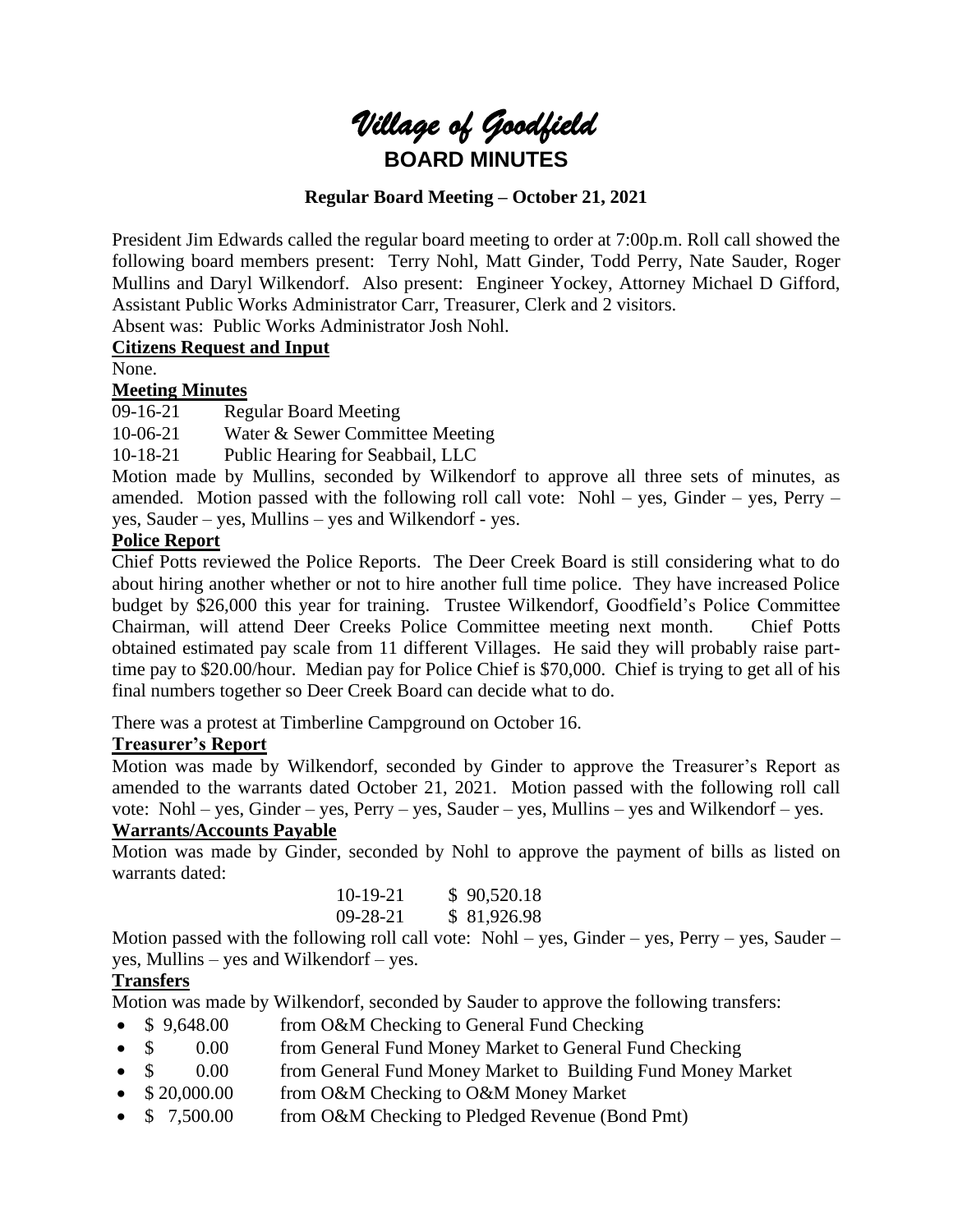- \$17,345.00 from TIF Fund to General Fund Checking
- \$ 0.00 from Bond Repayment Fund to General Fund Checking

Motion passed with the following roll call vote: Nohl – yes, Ginder - yes, Perry – yes, Sauder – yes, Mullins – yes and Wilkendorf – yes.

## **Payment of outstanding invoices upon request of Village Engineer**

There were no outstanding invoices.

## **PUBLIC WORKS ADMINISTRATOR/VILLAGE ENGINEER REPORT**

Engineer Yockey said he and PWA Nohl have not met on storm sewer on the East side of town. Engineer is reviewing Storm erosion control plan on Lot 12 Goodfield Crossing. He is also reviewing site plan for Trinity Stone. IDOT has to approve the location of drive, so Engineer cannot approve site plan until IDOT permit is received.

Assistant PWA Carr said signs for Martin Drive have been purchased. We had 2 water leaks – one on Parkside and one on Fisk.

**WATER TREATMENT PLANT/DISTRIBUTION SYSTEM** Nothing discussed. **SEWER TREATMENT PLANT/COLLECTION SYSTEM** Nothing discussed. **SANITARY SEWER COLLECTION SYSTEM ISSUES**

Nothing discussed.

# **ATTORNEY REPORT**

Attorney has been working on dedication and Quit Claim Deed and the Pre-Annexation Agreement and Annexation Ordinance for Seabbail. Attorney Gifford will not be at the November 18, 2021 Regular Board Meeting.

# **VILLAGE PRESIDENT'S REPORT**

No report.

# **OLD BUSINESS**

# **Comprehensive Plan/Mile and a half radius map**

Village President asked Trustee Sauder to check with a couple of people from the Community Club to see if they would be interested in helping with the Comprehensive Plan.

## **Ingress/Egress Easement for Sanitary Sewer Trunk Main**

At the 10-6-21 Water & Sewer Committee meeting it was recommended that the Board approve approaching Hoerr's with an offer that the Village will contribute to repairing the driveway by repairing or replacing culverts, widening the entrance and putting an aggregate passing lane. The contractor would be responsible to maintain drive during construction. After construction the Village would contribute to repairing the driveway. The Village will also pay \$20,000 toward post construction driveway. This is all contingent upon getting a construction easement and also a permanent easement to maintain. Motion was made by Nohl, seconded by Mullins to approve the recommendation made by the Water & Sewer Committee in the 10-6-21 meeting. Motion passed with the following roll call vote: Nohl – yes, Ginder – yes, Perry – yes, Sauder – yes, Mullins – yes and Wilkendorf – yes.

# **Raymond & Cleveland Street Right of Way**

Coulter easement has been recorded and a copy sent to him. No contact with Mr. Kamp.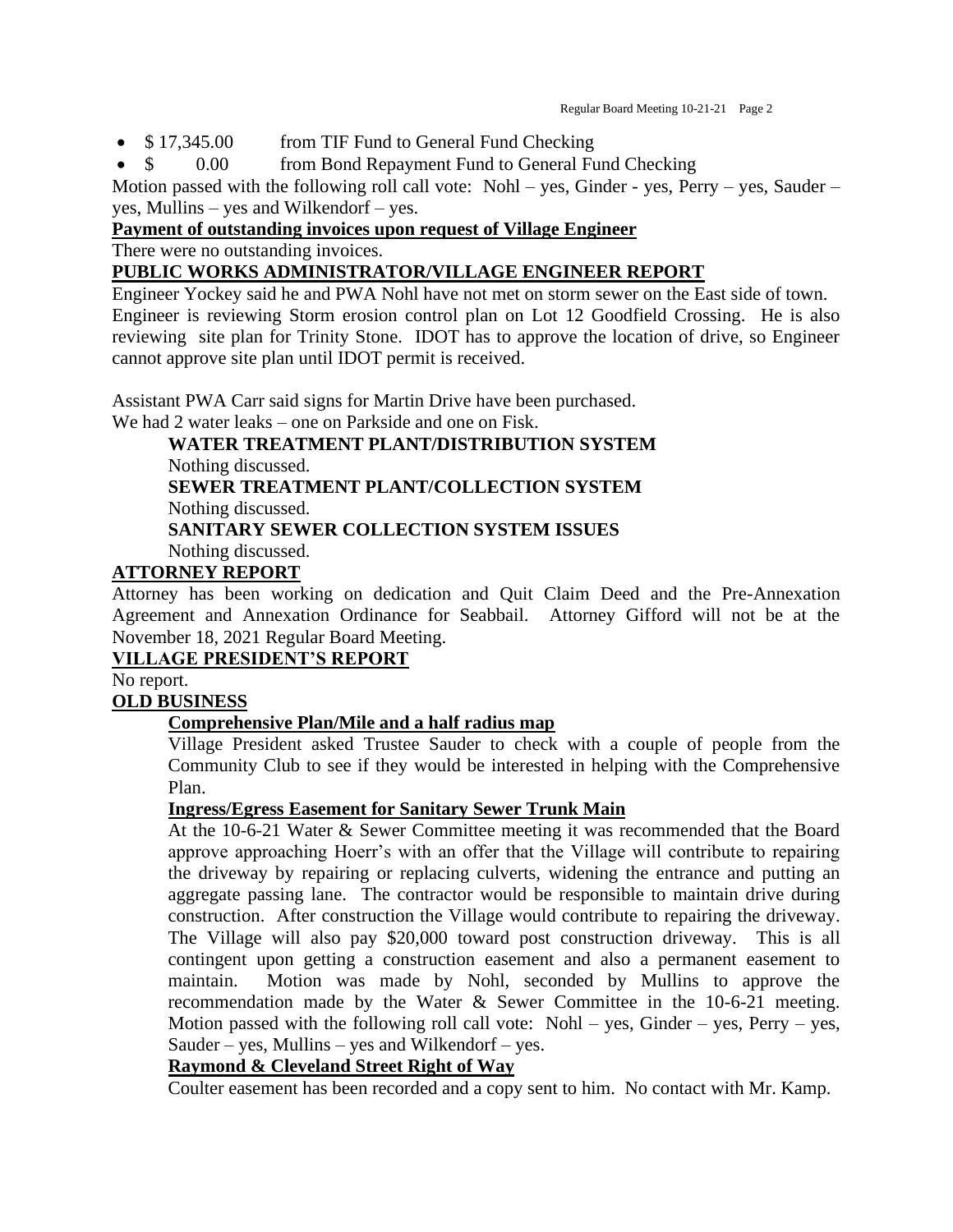## **Sewer Main Easement – Dr. Merheb & Barn III**

Attorney Gifford sent another letter to Mr. Ghantos with no response. Possibly restricting access from Rodeo Drive & Polo Run because of damage to the street was discussed. Motion was made by Wilkendorf, seconded by Nohl to notify land owner , his agents and tenants that the Village is going to barricade the access from the two roads, to prevent further damage to Village Streets, in 30 days. Motion passed with the following roll call vote: Nohl – yes, Ginder – yes, Perry – yes, Sauder – yes, Mullins – yes and Wilkendorf – yes. President Edwards and Attorney Gifford will draft letter.

# **Amendment to Timberline Mobile Estates Water Service Agreement – Letter of Credit**

Nothing discussed.

#### **Well #2 Replacement**

Electric service is completed. Ebert's installed the well. Startup is scheduled for next Monday.

#### **Martin Drive Water Main Loop**

Restoration and seeding completed by Hoerr's. One hole is left to repair.

#### **Salt/Cinder Storage Building**

Nothing discussed.

#### **I-74 Sanitary Sewer Reimbursement Contract**

This has been recorded in Woodford County.

## **Police Role in Ordinance Violation**

Tabled.

#### **Water & Sewer Rates**

At the 10-6-21 Water & Sewer Committee meeting it was recommended that the Board increase the water rate to \$8.00/1,000 gallons from \$7.25/1,000 gallons and to increase the sewer rate to \$8.00/1,000 gallons from \$6.00/1,000 gallons. Treasurer DeGrave said taking water to \$8.00/1,000 gallons is only a .75 increase. She feels it should be a more significant increase in water rate. Motion was made by Wilkendorf, seconded by Mullins to accept the Water & Sewer recommendation to set new water and sewer rates at \$8.00/1,000 gallons at the next regular billing cycle. Motion passed with the following roll call vote: Nohl – yes, Ginder yes, Perry – yes, Sauder – yes, Mullins – yes and Wilkendorf – yes.

Motion was then amended by Wilkendorf, seconded by Nohl to also set out of town rates as \$16.00/1,000 gallons for water and sewer. Motion passed with the following roll call vote: Nohl – yes, Ginder – yes, Perry – yes, Sauder – yes, Mullins – yes and Wilkendorf  $-$  yes.

## **Land Sale**

Attorney Gifford is preparing quit claim.

## **Rte 117 Water Main Extension**

Engineer Yockey said project plans are at the Village. Bid documents are ready. Bid opening will be Tuesday, November 16, 2021 at 2:00p.m. Motion was made by Nohl, seconded by Ginder to approve putting the Rte. 117 Water Main Extension out for bids. Motion passed with the following roll call vote: Nohl – yes, Ginder yes, Perry – yes, Sauder – yes, Mullins – yes and Wilkendorf – yes. Clerk will put in newspaper as soon as possible.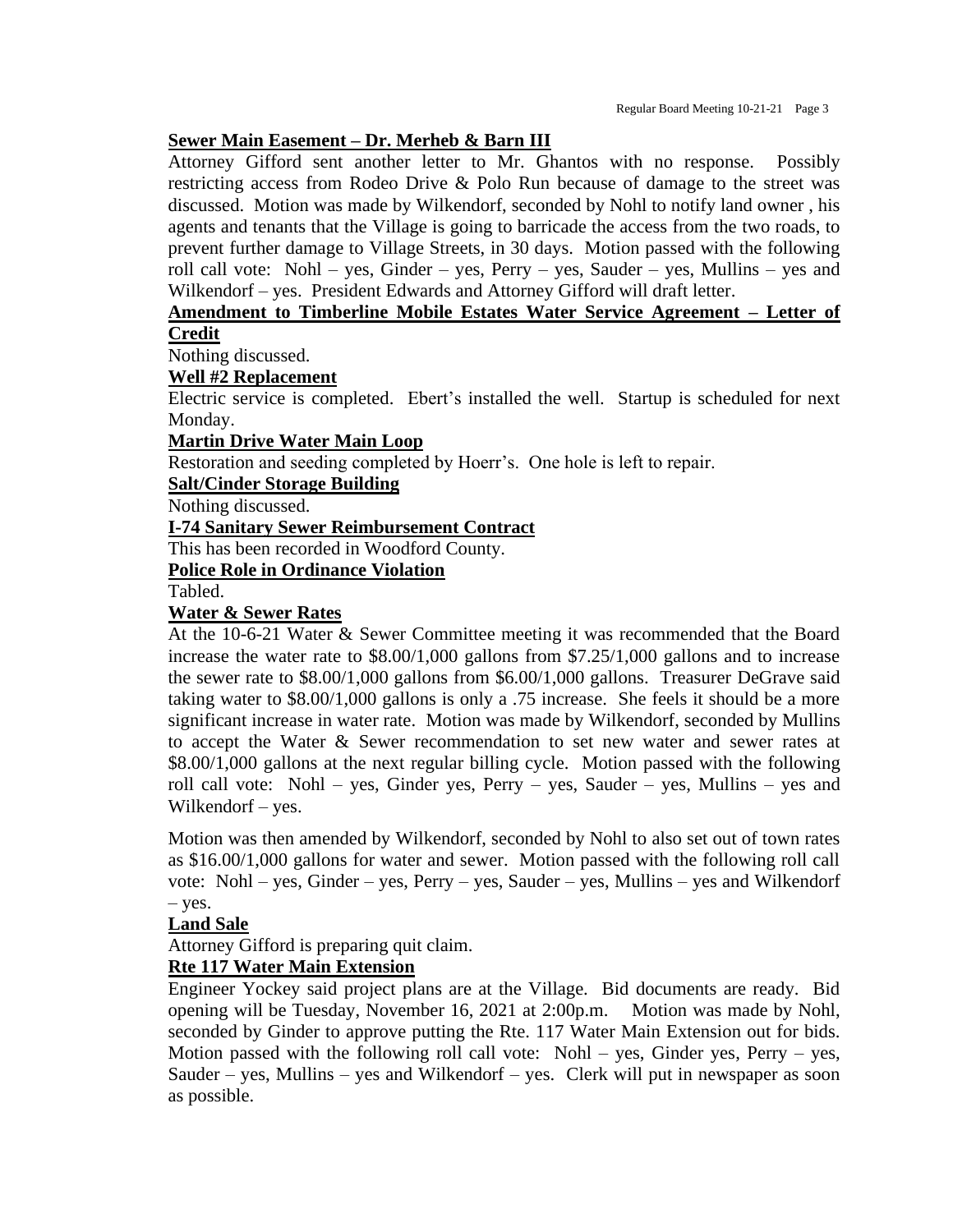#### **Appointments**

President Edwards has made some revisions and added members to the Committee Appointments. Ross Hohulin and Ross Herrmann were moved from the Planning Commission to the Board of Appeals. Harvey Petty was added to the Board of Appeals. John Dietrich, Josh Kuntz and Shannon Roth were added to the Planning Commission.

Motion was made by Sauder, seconded by Ginder to approve the appointments. Motion passed with the following roll call vote: Nohl – yes, Ginder - yes, Perry – yes, Sauder – yes, Mullins – yes and Wilkendorf – yes.

## **Consideration of Right of Way and Dedicated Easement Plat of Martin Drive**

Engineer Yockey has sent revised plat for the Right of Way for Vermeer to Attorney Gifford. PWA Nohl asked Engineer Yockey to review what Row we have along Martin Drive. The Village needs several easements for right of way along Martin Drive. Motion was made by Ginder, seconded by Wilkendorf to prepare Right of Way Plats and Dedication documents for the various properties along Martin Drive & Deer Lakes Drive where right of way is not dedicated so Village employee can take the Right of Way documents and approach land owners. The Village would pay fees to have this done.

Motion passed with the following roll call vote: Nohl – yes, Ginder - yes-no, Perry – yes, Sauder – yes, Mullins – yes and Wilkendorf – yes.

#### **NEW BUSINESS**

## **Annual Treasurer's Report**

Motion was made by Sauder, seconded by Mullins to approve the Annual Treasurer's Report. Motion passed with the following roll call vote: Nohl – yes, Ginder yes, Perry – yes, Sauder – yes, Mullins – yes and Wilkendorf – yes.

#### **Audit Report**

Aaron Phillips and Alec Hohulin with Phillips, Salmi & Associates presented the May 1, 2020 to April 30, 2021 Audit Report and Financial Statements. One recommendation by Phillips is that the Village should consider Water/Sewer rate increases. Motion was made by Mullins, seconded by Nohl to approve the Audit Report and Financial Statements.

Motion passed with the following roll call vote: Nohl – yes, Ginder yes, Perry – yes, Sauder – yes, Mullins – yes and Wilkendorf – yes.

#### **Renewal of IL Municipal League Risk Management Insurance**

Motion was made by Mullins, seconded by Nohl to approve the renewal of IL Municipal League Risk Management Insurance for \$33,774.36. Motion passed with the following roll call vote: Nohl – yes, Ginder yes, Perry – yes, Sauder – yes, Mullins – yes and Wilkendorf – yes.

#### **Approval of Annexation Agreement and Annexation Ordinance for Seabbail, LLC**

Motion was made by Mullins, seconded by Ginder to approve the Annexation Agreement with Seabbail, LLC. Motion passed with the following roll call vote: Nohl – yes, Ginder yes, Perry – yes, Sauder – yes, Mullins – yes and Wilkendorf – yes.

Motion was made by Ginder, seconded by Mullins to approve Annexation of Seabbail, LLC, **Ordinance #21-06**. Motion passed with the following roll call vote: Nohl – yes,  $Ginder - yes$ ,  $Perry - yes$ ,  $Sauder - yes$ ,  $Mullins - yes$  and Wilkendorf – yes.

## **Topo for Trunk Sewer Project**

Engineer advised doing topo work so we can access the sewer trunk main. To topo the  $1<sup>st</sup>$ area behind Hoerr's the best time would be in the winter. That can be accessed from the Sewage Treatment Plant. Cost estimate is \$6, 200. Motion was made by Mullins,